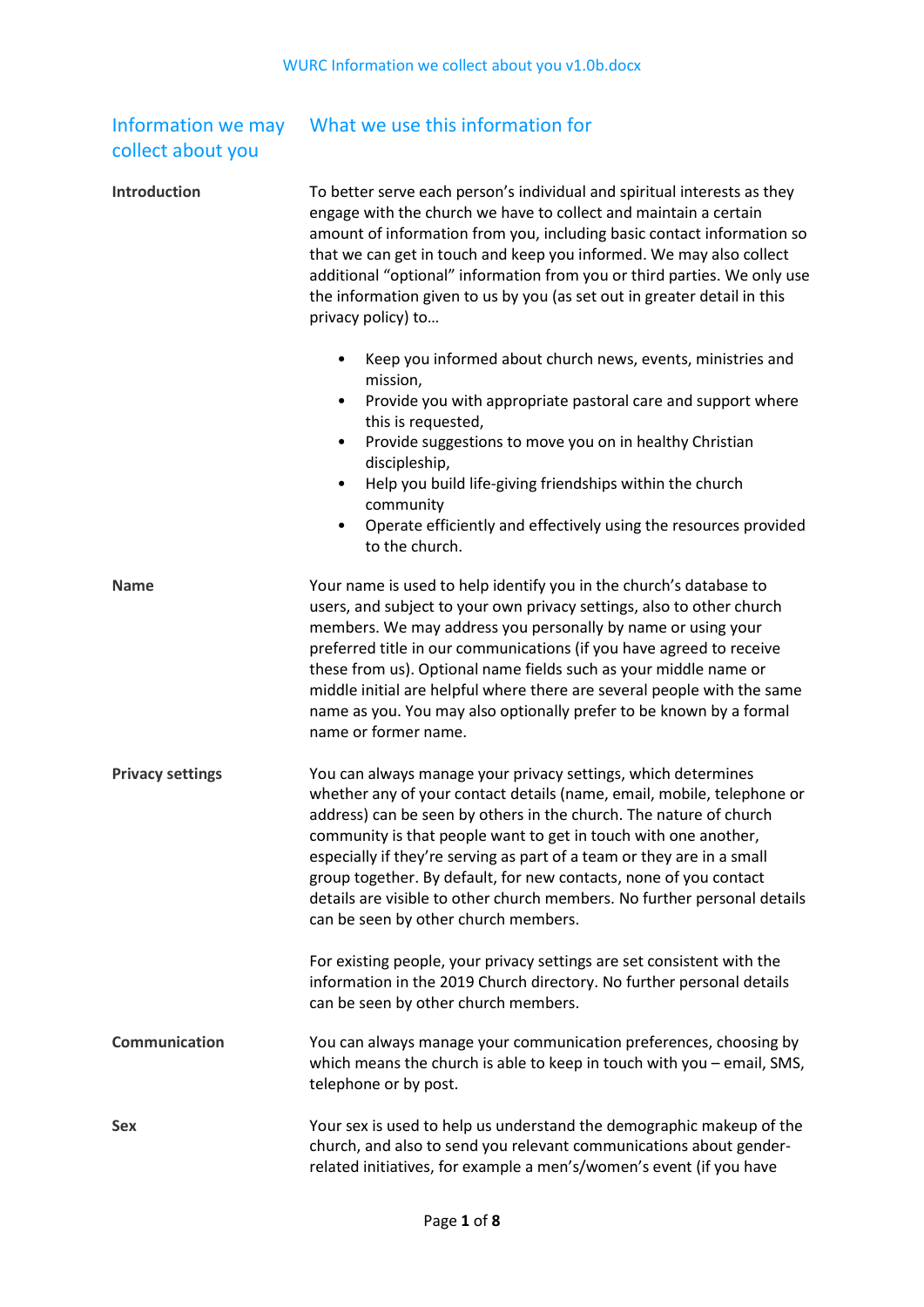|                               | agreed to receive these from us). Your sex can be recorded as either<br>male, female, or unspecified/unknown.                                                                                                                                                                                                                                                                                                                                 |
|-------------------------------|-----------------------------------------------------------------------------------------------------------------------------------------------------------------------------------------------------------------------------------------------------------------------------------------------------------------------------------------------------------------------------------------------------------------------------------------------|
| Date of birth                 | Your date of birth, used to calculate your age, is used to help us<br>understand the demographic makeup of the church, and also to send<br>you relevant communications about age-related initiatives (if you have<br>agreed to receive these from us).                                                                                                                                                                                        |
| <b>Marital status</b>         | Your marital status is used to help us understand the demographic<br>makeup of the church, and also to send you relevant communications<br>about relationship-related initiatives (if you have agreed to receive<br>these from us).<br>Your marital status is also used to correctly reflect your relationship<br>status between linked family members such as your spouse/partner and<br>children who are also in the database.              |
| <b>Profile image</b>          | In a growing church the pastors, staff, ministry/group leaders and fellow<br>church members will find a profile image helpful to 'put faces to<br>names', making it easier to identify one another at services and events.<br>Your profile image (if you have optionally provided this to us) is visible<br>to the church's database users and church members in the member-<br>facing My ChurchSuite platform, to which you can have access. |
| <b>Telephone &amp; mobile</b> | From time to time we may need to be able to contact you quickly.<br>Additionally, if you are part of a small group or serve on a rota, fellow<br>group/rota members, or their leaders, may need to call you, for<br>example, to organise a rota swap or to communicate a change to a rota<br>or group meeting, or to circulate a request for prayer (if you have<br>agreed to receive these from us).                                         |
|                               | Some ministries send SMS rota reminders, and occasionally the church<br>may also communicate a last-minute announcement by SMS (if you<br>have agreed to receive these from us).                                                                                                                                                                                                                                                              |
| Email                         | The church communicates primarily by email because it's free and<br>accessible to most people.                                                                                                                                                                                                                                                                                                                                                |
|                               | Your email address is also used to send confirmation emails when you<br>submit information to the church, for example,                                                                                                                                                                                                                                                                                                                        |
|                               | When signing up to an event or small group,<br>٠<br>When submitting contact details and areas of interest as a<br>newcomer,<br>When making an online donation,<br>$\bullet$<br>When checking in a visiting child through our child check-in<br>٠<br>system.                                                                                                                                                                                   |
|                               | We communicate about church announcements, news, events and<br>ministries (if you have agreed to receive these from us). From time to<br>time our communications may also include information about another                                                                                                                                                                                                                                   |

church's event that we're supporting or recommending.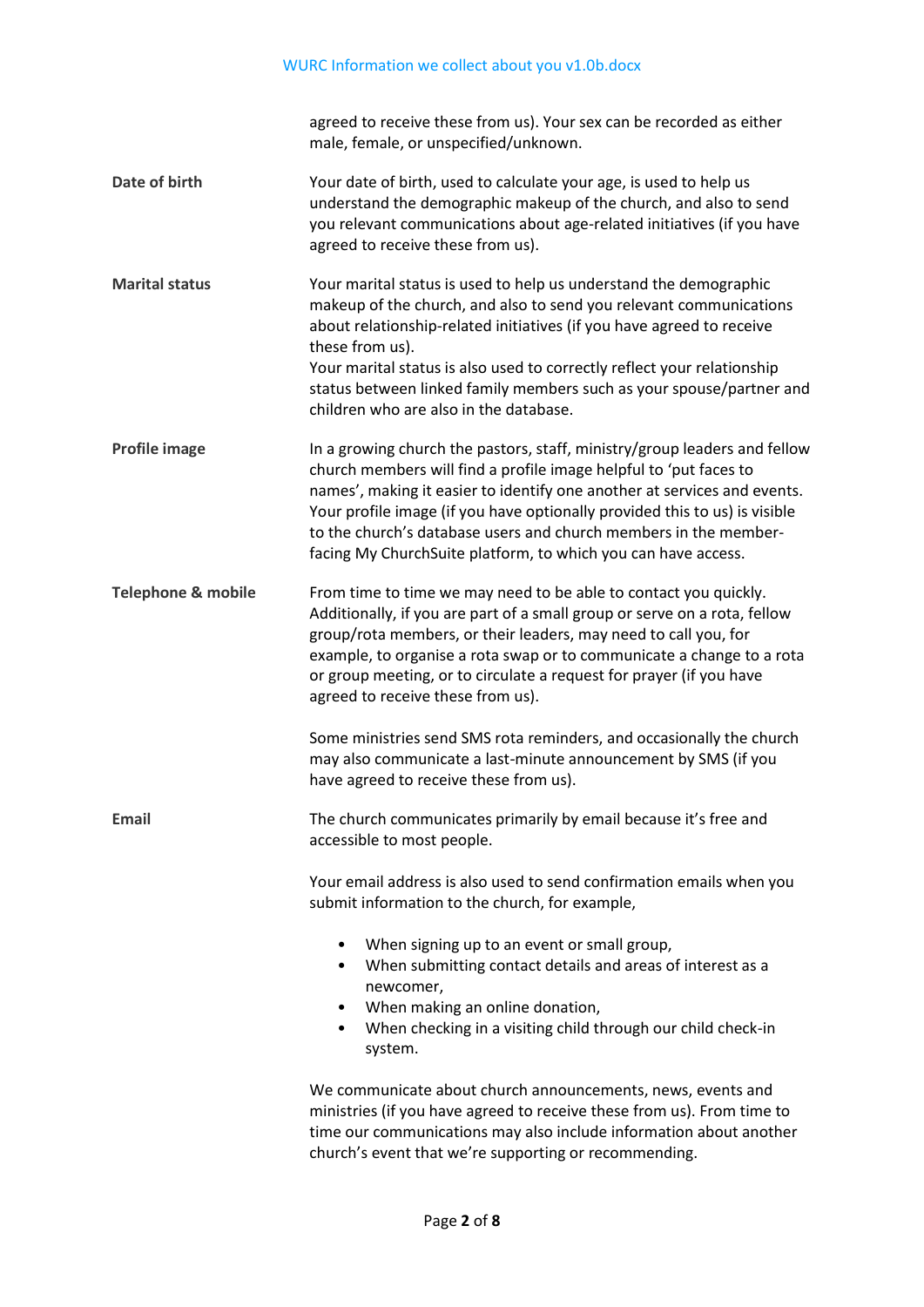|                              | Your email address is used by you to log in to the church's member-<br>facing My ChurchSuite platform, within which you can manage all your<br>contact details, privacy settings and communication preferences.                                                                                                                                                                                                                   |
|------------------------------|-----------------------------------------------------------------------------------------------------------------------------------------------------------------------------------------------------------------------------------------------------------------------------------------------------------------------------------------------------------------------------------------------------------------------------------|
| <b>Address</b>               | Without an address we won't know where to send letters or forms used<br>by the church (if you have agreed to receive these from us) - for<br>example, parent consent forms, statements of donations.                                                                                                                                                                                                                              |
|                              | We use your postcode to understand the geographic makeup of the<br>church and to better provide relevant information about<br>events/ministries and initiatives in your geographic area, such as<br>midweek small groups.                                                                                                                                                                                                         |
|                              | We are required by HMRC to maintain a record of your address and<br>postcode in respect of Gift-Aided donations that you may make to us.                                                                                                                                                                                                                                                                                          |
| <b>Other [custom] fields</b> | We currently maintain the following optional fields of information in<br>our database with the following purposes                                                                                                                                                                                                                                                                                                                 |
|                              | Prayer chain - the church operates a prayer chain which shares<br>$\bullet$<br>prayer requests. You can choose to receive notification via<br>email, SMS, phone, or none. Email is the preferred option since<br>this is free. You can view and change your setting via the My<br>ChurchSuite platform. You will only receive notifications if you<br>have agreed to be contacted by the selected mechanism.                      |
|                              | Membership status - we record if you are either a Non-<br>$\bullet$<br>member, Member, Elder (and Member), or Minister. This<br>information allows us to identify and communicate with specific<br>groups based on membership status. You can view your setting<br>via the My ChurchSuite platform.                                                                                                                               |
|                              | Pastoral area - for pastoral care, we assign people based on<br>$\bullet$<br>geographic address to specific pastoral areas. These are then<br>overseen by specific Elders with pastoral responsibility. You can<br>view your pastoral area assignment via the My ChurchSuite<br>platform.                                                                                                                                         |
|                              | <b>Photo/video consent</b> $-$ we sometimes use video-streaming to<br>share the service on-line and/or use still photos and video<br>footage taken during our weekend services and events run by<br>the church for publicity purposes. By default, you will not be<br>included in photo/video used for internal (shown at weekend<br>services) or external (on flyers or the church website or video-<br>streamed) presentations. |
|                              | We maintain a record of any photo/video consent you give for<br>your image to be included in internal and external<br>presentations. Where permission has been given, we will also<br>endeavour to show you the photos/videos being used prior to<br>use or publication. This will NOT be possible for live-streamed<br>events. However, if permission is subsequently withdrawn, we                                              |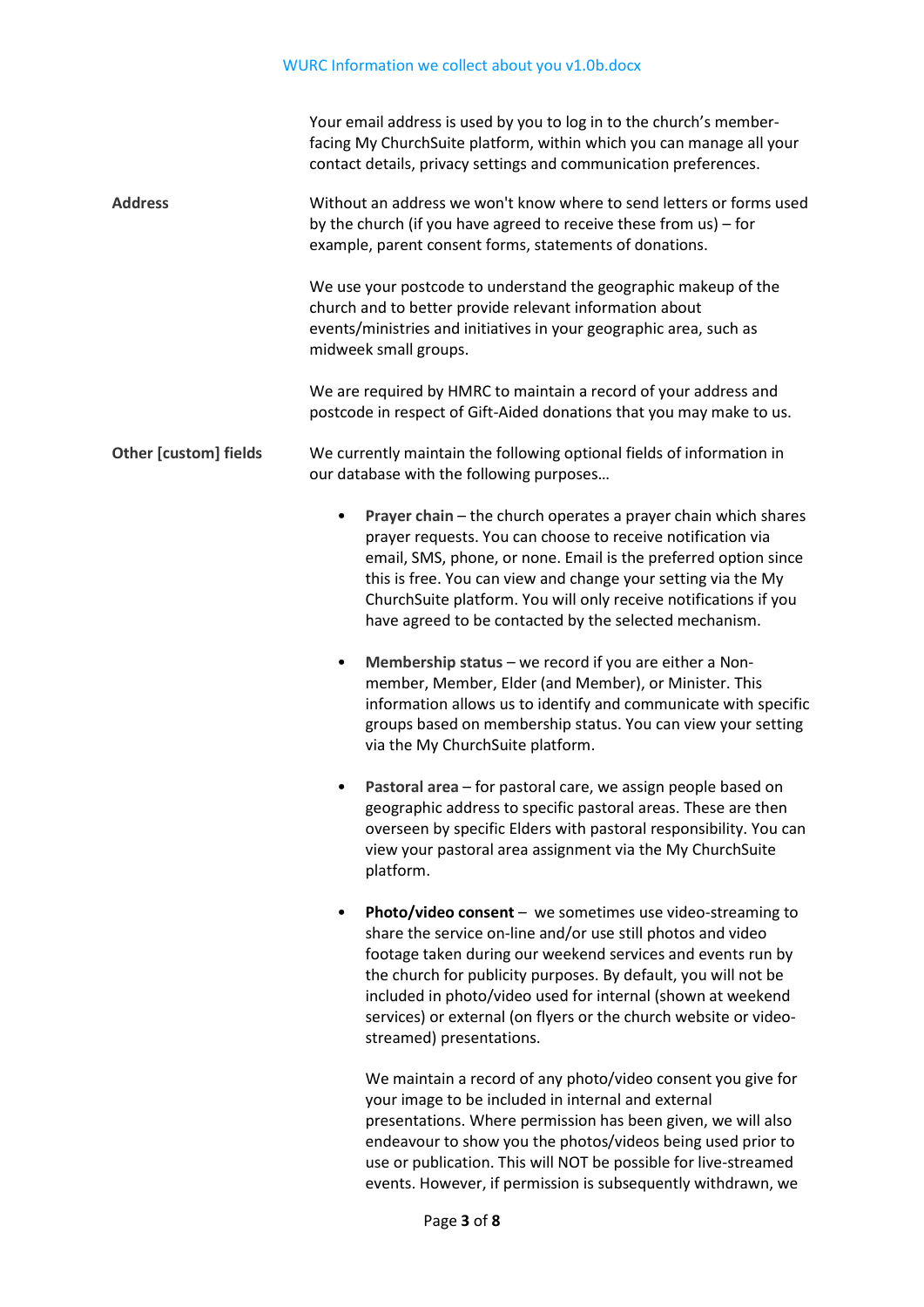cannot guarantee to be able to retract the past use of photos/videos already in circulation.

|                  | As the church considers new initiatives and opportunities in the future,<br>we may begin to collect further optional information about you in our<br>database. We will let you know about such initiatives, and the purpose<br>for collecting your additional information before this happens. You can<br>then choose whether that is information you wish to share with us.                                                                                                |
|------------------|-----------------------------------------------------------------------------------------------------------------------------------------------------------------------------------------------------------------------------------------------------------------------------------------------------------------------------------------------------------------------------------------------------------------------------------------------------------------------------|
| <b>Key dates</b> | We maintain a timeline of certain key dates, milestones, anniversaries<br>and events throughout your involvement with the church. This begins<br>with the key date you first connect with the church, but will<br>subsequently include other key dates, such as your participation in<br>certain events and ministries. For example, we'll record a key date<br>when you join/leave a serving ministry or small group or attend a<br>newcomer event or discipleship course. |
|                  | Knowing these key dates helps us stay organised and is a useful basis for<br>sending appropriate communications (if you have agreed to receive<br>these from us), for discipleship, and for pastoral care. For example, we<br>may invite married couples to a "marriage refresher course", but only if<br>they've previously participated in a marriage course within the last two<br>year, which would be designated by a 'marriage course' key date.                      |
|                  | We also use the absence of certain key dates too. For example, we<br>would like to invite those without a 'newcomer event' key date to the<br>next newcomer event.                                                                                                                                                                                                                                                                                                          |
|                  | Some key dates are maintained for safeguarding purposes; such as the<br>date your DBS Check is taken, so that we know when to renew it.                                                                                                                                                                                                                                                                                                                                     |
|                  | The key dates we maintain about you are only visible to authorised<br>users of our admin-facing database.                                                                                                                                                                                                                                                                                                                                                                   |
| <b>Tags</b>      | We use tags to categorise and group people together in our database.<br>Like key dates, tags help to keep us organised and are a useful way or<br>directing communications to the right groupings of people (if you have<br>agreed to receive these from us).                                                                                                                                                                                                               |
|                  | While some of the tags we create are based on the presence or absence<br>of information you have provided to us, no automated decisions are<br>made using tags; and a human being is always involved in decision-<br>making or communications concerning you and your data.                                                                                                                                                                                                 |
| <b>Notes</b>     | From time to time we may add notes against your contact details in the<br>church's database. These might be a note about a conversation we have<br>had with you or something you've asked us to do for you. Notes ensure<br>that things don't get forgotten.                                                                                                                                                                                                                |
|                  | We only retain notes for as long as they are relevant and then they are<br>deleted from the system.                                                                                                                                                                                                                                                                                                                                                                         |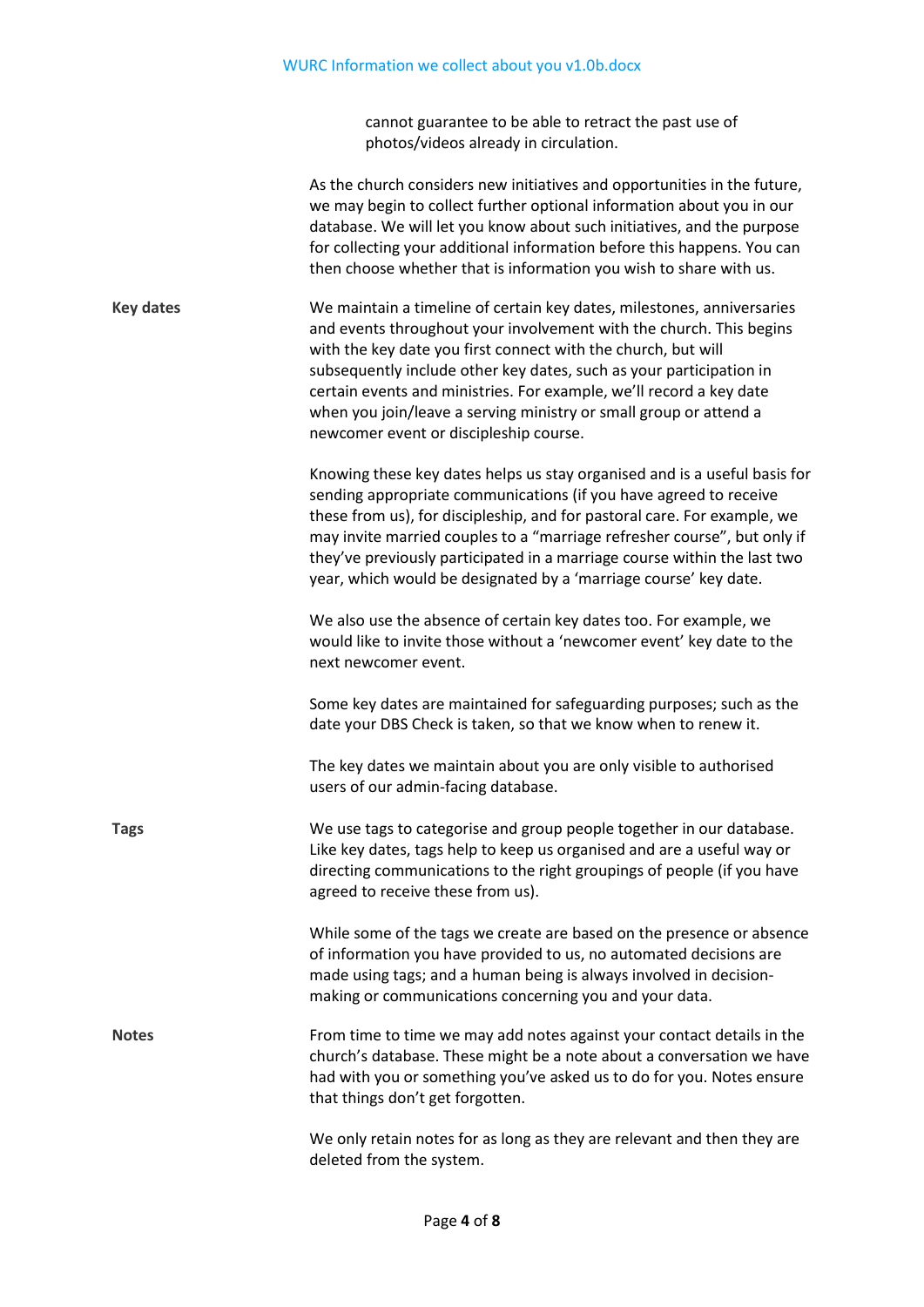| <b>Service attendance</b>            | For compliance with fire regulations, the church records an anonymous<br>"body count" of those present at weekend and midweek services. We<br>don't record your personal service attendance!                                                                                                                                                                                                                                                                                      |
|--------------------------------------|-----------------------------------------------------------------------------------------------------------------------------------------------------------------------------------------------------------------------------------------------------------------------------------------------------------------------------------------------------------------------------------------------------------------------------------------------------------------------------------|
|                                      | This numerical service attendance data is also helpful for statistical and<br>reporting purposes. For example, to help us understand the suitability<br>of our venues as the church grows.                                                                                                                                                                                                                                                                                        |
| <b>Sent communication</b><br>history | We maintain a record of all communications sent to you by us.                                                                                                                                                                                                                                                                                                                                                                                                                     |
|                                      | Where your email software returns an "open/read" response to our<br>email system, our communications history shows the date and time the<br>message was opened. We periodically review email open rate statistics<br>to better understand the reach and effectiveness of our<br>communications.                                                                                                                                                                                   |
| <b>Event sign-up</b>                 | If you sign up to an event run by us, we will maintain an historic record<br>of the sign-up information you provide us, including your name, email<br>address, telephone number, and also details of any tickets selected and<br>payments made. We do not keep a record of payment card details used<br>to purchase any tickets.                                                                                                                                                  |
|                                      | Some events may have additional questions on the sign-up form that<br>are relevant to the event - for example, details of dietary needs for an<br>event with catering. Your question responses help us with event<br>management.                                                                                                                                                                                                                                                  |
|                                      | We'll send you a sign-up confirmation email. That confirmation will<br>serve as your receipt if there are tickets and payments. The<br>confirmation also serves as the event ticket and may be required for<br>entry to the event.                                                                                                                                                                                                                                                |
|                                      | Your sign-up details are used by the church's designated event<br>overseers, those responsible for running the event.<br>We often welcome people who may be considered vulnerable, at risk<br>and children at church events. For safeguarding purposes, we may<br>record attendance at these events.                                                                                                                                                                              |
|                                      | We may communicate with you before and after the event, and we may<br>communicate with you about other similar events or initiatives (if you<br>have agreed to receive these from the church).                                                                                                                                                                                                                                                                                    |
|                                      | Your participation (or absence) from an event you have signed up for<br>may also form the basis for future event invitations - for example, in<br>follow up to attending a newcomer event we may notify you about<br>some helpful next steps with the church and things you might like to get<br>involved in. Similarly, if you've signed up for an event and are later<br>absent – we may contact you as a courtesy or to offer you an<br>alternative event if that is possible. |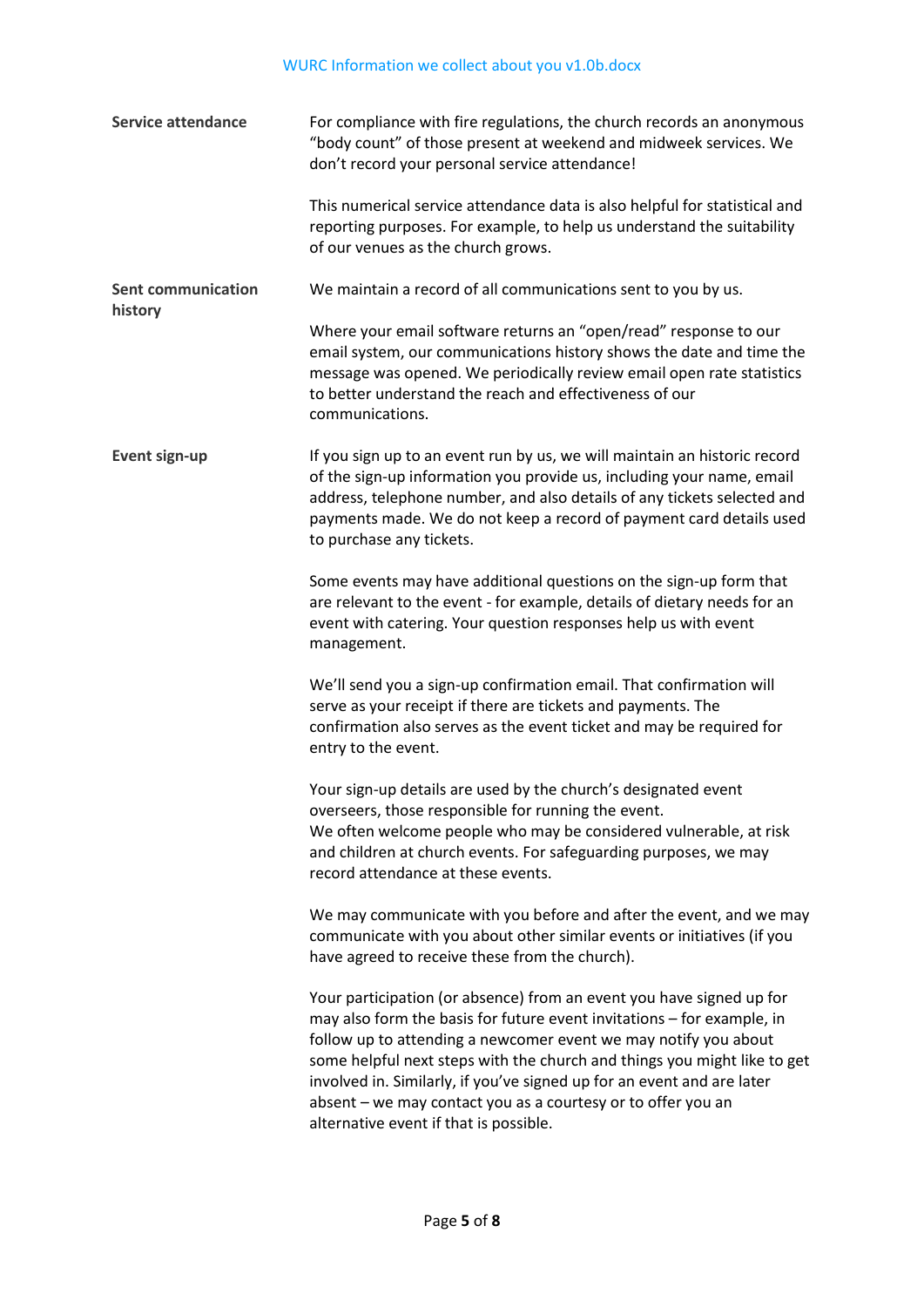**Small Group membership and attendance** In addition to weekend services, many people find their primary place of belonging is expressed through being part of one of our small groups. Small groups are also where people primarily receive pastoral care within the church and are a great place to find deeper friendships, to receive prayer support, discipleship, form accountable relationships,

and encouragement in your spiritual journey.

We record the date you join (or leave) a small group and we will add your name to the member list that the group's leaders maintain within our database for their group. We'll remove you from the group member list when you leave the group.

Since small group membership reflects a deeper level of church engagement, small group members are an important audience for many church communications (if you have agreed to receive these from us).

By nature, we often welcome people who may be considered vulnerable, at risk and under 18's into our small groups. For safeguarding purposes, we record attendance at small groups.

Additionally, we use small group attendance data to produce statistical reporting on the number of unique individuals attending groups, which may be different to the group's weekly attendance count as people may attend with varying frequency. This attendance data informs our decision-making of when to multiply or plant new groups , and to identify groups that have available capacity to accept new people.

We also want to care for you well – our experience is that group membership is not necessarily the same as group participation! Our pastors and group leaders may periodically refer to small group attendance and reach out to you if you've been absent from the group for any period. In this regard, be assured that our desire to reach out comes from an attitude of genuine care for you.

You are free to not be known as a group member (to opt out) and you may attend the group simply as a visitor if you wish. You will then be excluded from the group's member list and your attendance will only be noted when you visit; but no contact will be made if you are absent or if you choose not to visit the group.

Small group attendance helps us understand each group's demographics, enabling us to better direct newcomers to appropriate groups they may wish to try, based on those who are already members of the group.

**Ministry serving commitments, roles, past, active and future rotas, unavailability**

Serving on a team is more than just meeting a need within the church; teams are a helpful place to make friendships and enjoy discipleship. We produce rotas for those who serve on teams in the church's ministries.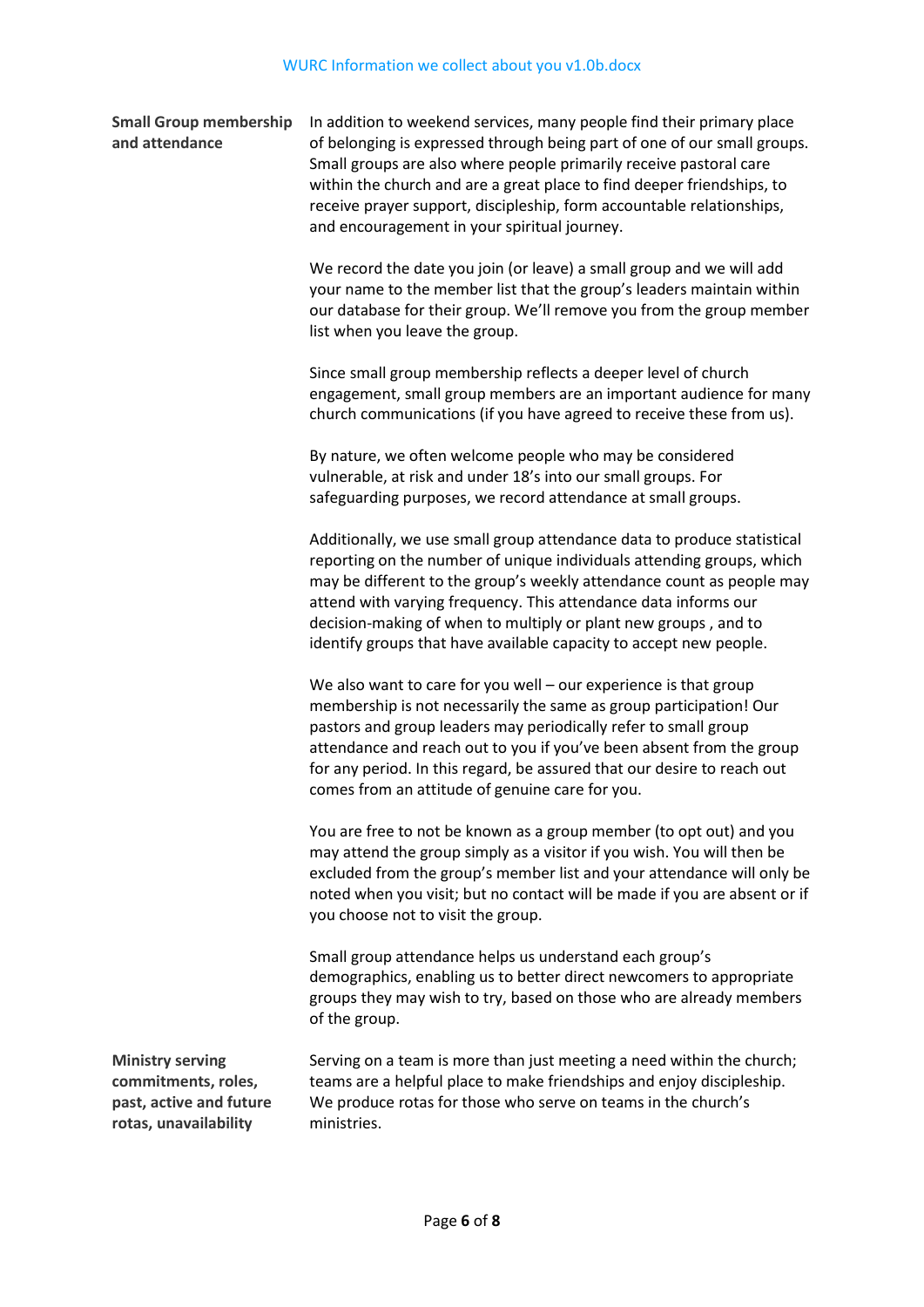For those serving on a ministry/team, we record the date you join (or leave) that ministry and we add your name to the ministry's member list that the ministry's overseers maintain within our database about their ministry. We'll remove you from the ministry member list when you leave the ministry.

In order to distribute rotas, send timely rota reminders, facilitate rota swaps and communicate changes or important information about the rotas you serve on, we need to contact you. This will usually be done by email but may also be by SMS (if you have agreed to receive these from us). Your name and your contact details are made available to other rota members, and your name and any roles assigned to you are shown on the rota. Regrettably we may be unable to include you in a serving rota if you choose to opt out of receiving communications.

Since serving on a team reflects a deeper level of church engagement, and because we place a trust in people when they serve, ministry members are an important audience for many church communications (if you have agreed to receive these from us).

It's possible that people who are vulnerable, at risk and under 18's may be serving on rotas too. For safeguarding purposes, we will maintain an historic record of past rotas you may have served on.

Additionally, we use serving rotas to produce statistical reporting on the number of unique individuals participating in serving teams. This serving data informs our decision-making of when we need to recruit for vacancies, when we need to make changes to rotas and when we may start new serving opportunities in the church.

We also want to care for our serving team members, including providing training when appropriate, and to communicate about social and other team events. Our pastors and ministry overseers may periodically refer to past and active rotas to consider whether it is appropriate to reach out to you if you've been absent from the rota for any period. In this regard, be assured that our desire to reach out comes from an attitude of genuine care for you.

You may optionally provide us with dates of unavailability. This helps us with advance rota planning and avoids us assigning you to rota dates when you are not available, reducing the need for unnecessary rota swaps/changes.

Your serving involvement and serving patterns helps us understand each ministry's demographics, enabling us to identify serving opportunities for others and to ensure you are not overstretched or serving in roles that may not be appropriate for you.

**IP address and device type** If you access the church's My ChurchSuite member-facing platform, for security reasons we will log your IP address and the type of device you use to log in.